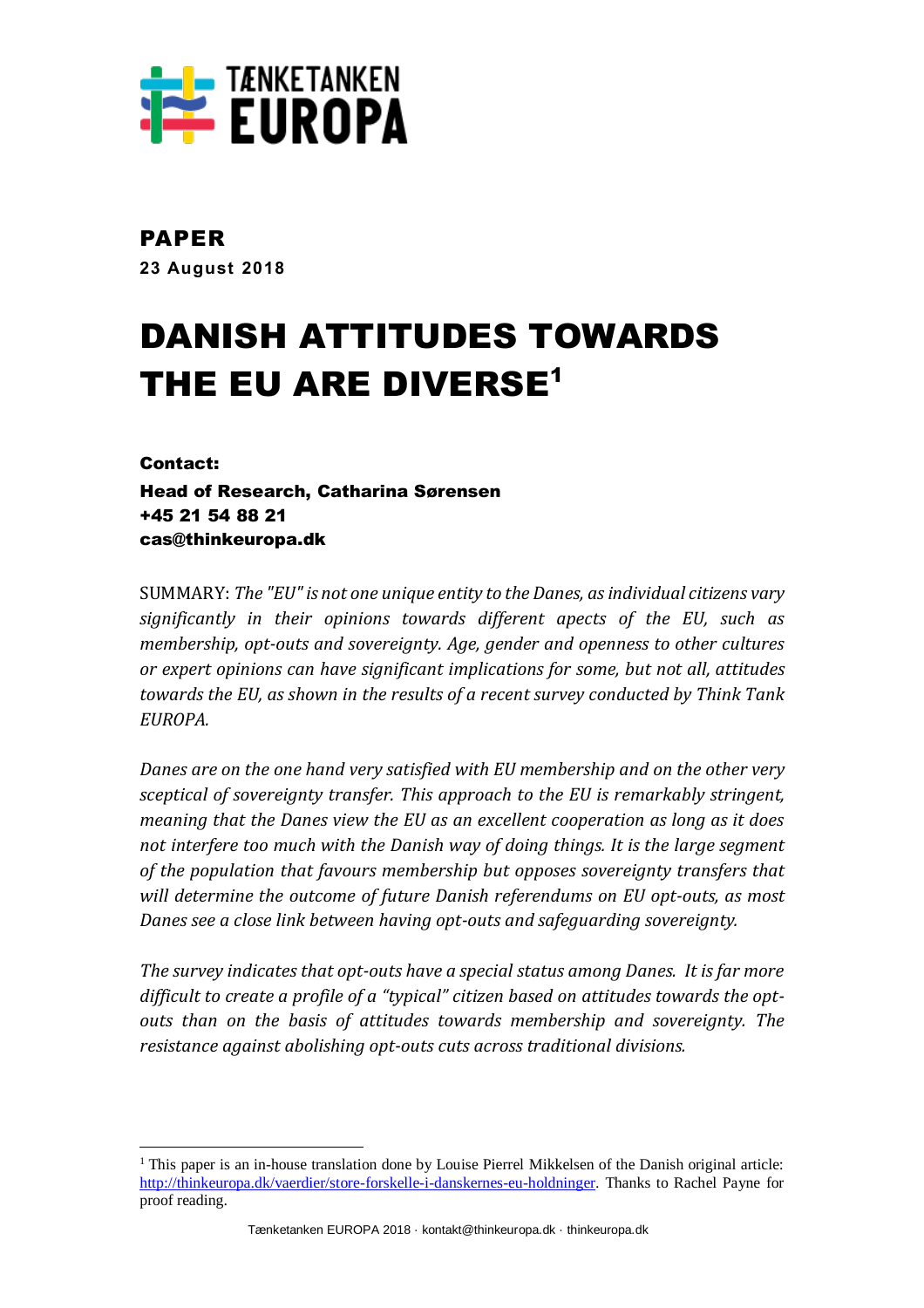

*The survey also shows that the Danes perceive immigration and Islamic terrorism as far greater threats to sovereignty than the EU. However, the EU is not necessarily perceived as a helping hand in dealing with immigration. The majority of respondents nevertheless believes in European solutions, rather than national solutions, when it comes to immigration and terrorism.*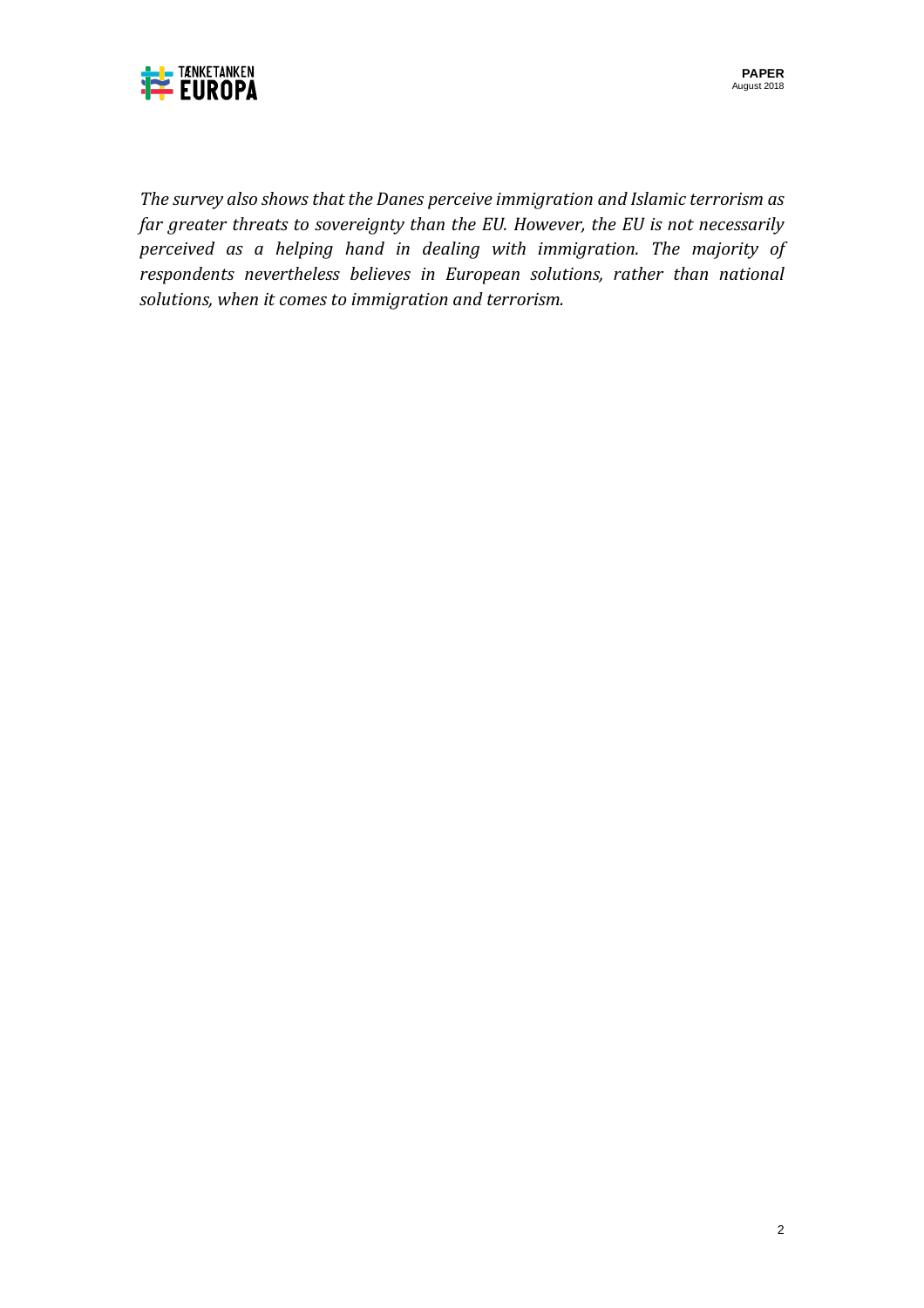

# **MAIN CONCLUSIONS:**

- A new survey on Danes' opinions towards the EU paints a current and detailed picture of "who believes what" – about EU membership, EU optouts and sovereignty in today's Denmark.
- The survey confirms, at an aggregated level, the well-known perception of a strong and stable backing for EU membership combined with high and stable scepticism of transfer sovereignty and abolishing the Danish EU optouts.
- Women and men are equally optimistic about EU membership, but women are significantly more conflicted when it comes to the opt-outs. This is evident in the finding that fewer women want to abolish the opt-outs – rather than that there are fewer women who want to keep them.
- Young people are also much more in doubt about the EU than other age groups. Among the young people who have an opinion, there is a clear overproportion of EU supporters, a representative distribution in terms of reservations over the EU, and less reluctance towards sovereignty transfer.
- Highly educated people are backing the EU. Education is consistently the most significant factor linked with positive perceptions of the EU. Income, on the other hand, does not seem to be as important in relation to EU attitudes.
- Voters who support the Liberals, the Socialist People's Party, the Social Liberals, the Liberal Alliance and the Alternative party are the biggest advocates of Danish EU membership. The Danish People's Party is the only party in the parliament with a majority of voters who want to leave the EU.
- Those who are dissatisfied with their own living standards are more likely to be strong opponents of the EU and sovereignty transfer than those who are satisfied. And those who state that they "do not like to interact with a variety of other cultures" have more critical attitudes towards the EU than others.
- In addition, there is an interesting link between attitudes to expert statements and EU positions; those who do not listen to expert statements differ significantly from the rest of the respondents in being critical of EU membership.
- A multivariate analysis shows that the EU opt-outs are the main concern that unites Danes across communities and social groupings. It is far more difficult to create a profile of a citizen based on attitudes towards the optouts than on the basis of attitudes towards membership and sovereignty.
- Overall, the survey shows that Danish EU opinions are far from black and white, as many Danes take individual positions on membership, opt-outs and sovereignty.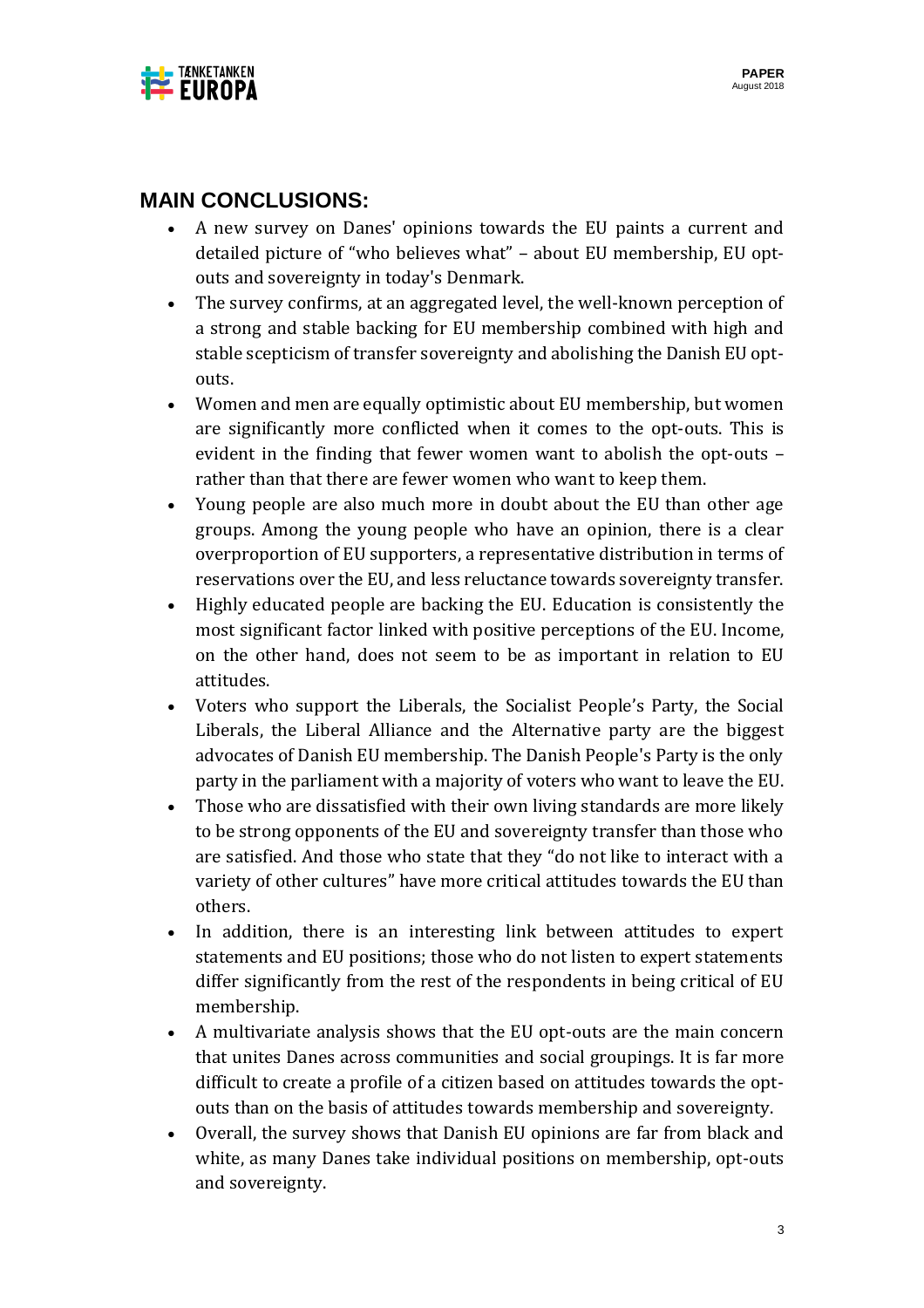

 $\overline{a}$ 

A new representative survey conducted by YouGov for Think Tank EUROPA confirms a well-known impression of Danish perceptions the EU: There is stable support for membership overall.

The survey asked the respondents whether they would like Denmark to remain in or leave the EU.<sup>2</sup> 62 per cent answered "remain" and 28 per cent answered "leave". In the additional categories, 33 per cent said want to remain "to a great extent", as opposed to just 12 per cent who want to leave the EU "to a great extent".



**Figure 1: A large majority want to remain in the EU** Question: Do you generally prefer that Denmark remains in or leaves the EU?, in pct.

Note: N=1.003. Source: YouGov for Think Tank EUROPA, May 2018.

There is still a stable and significantly high sovereignty-based euroscepticism: 48 per cent of respondents placed themselves in the most sceptical half of a scale of 0-10 in relation to their perceptions sovereignty (i.e. a position between 6 and 10), whereas 25 per cent placed themselves in the least sceptical half (between 0 and 4)3. When looking at the most extreme ends of the scale (0-2 and 8-10), 34 per cent of the repondents are at the most sceptical end of the scale and 11 percent are at the least sceptical end.

<sup>2</sup> Question: "Do you generally prefer that Denmark remains in or leaves the EU?" Answer options: "Prefer to a great extent that Denmark remains in the EU"; "Prefer to some extent that Denmark stays in the EU"; "Prefer to some extent that Denmark leaves the EU; "Prefer to a great extent that Denmark leaves the EU"; "Do not know".

<sup>&</sup>lt;sup>3</sup> Question: "What is your opinion generally about Denmark transferring its sovereignty to the EU?" Answer options: Scale where 0: "I fully support it" and 10: "I do not support it at all"; as well as "Do not know".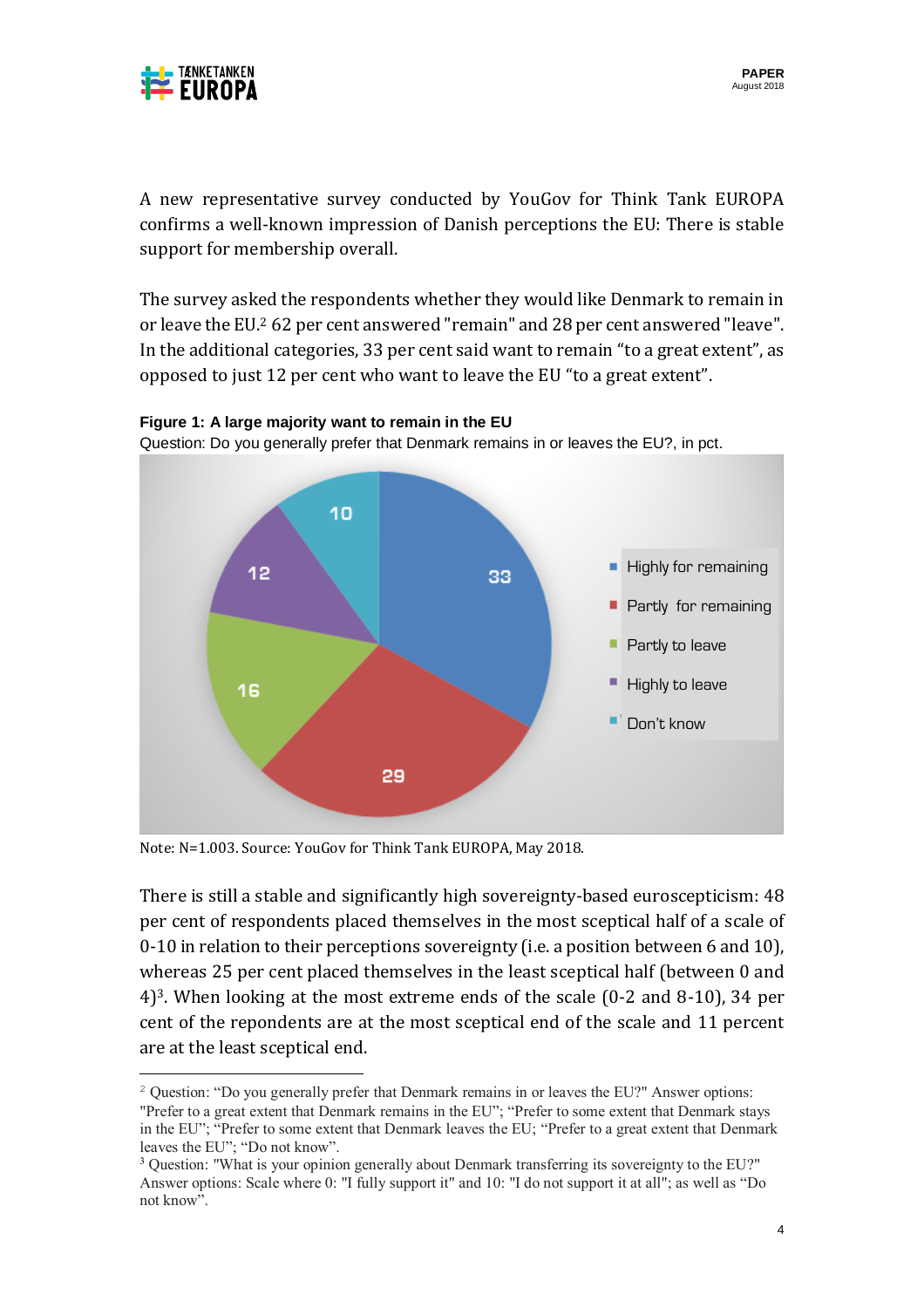

 $\overline{a}$ 



#### **Figure 2: Scepticism on sovereignty despite support for membership**

Question: What is your opinion generally of Denmark transfering sovereignty to the EU? in pct.

The two questions about membership and on sovereignty are closely linked: Those who are most opposed to sovereignty transfer are typically also more sceptical of actual membership. But a large group of Danes favour membership whilst feeling a strong reluctance towards sovereignty transfer. The most significant gap exists between those who "greatly" support the EU (33 per cent) and the remainder of the respondents. Thus, 29 per cent of those who are very satisfied with membership are in the group that are at the least sceptical end of the sovereignty scale, while the same applies to just three per cent of those who prefer to remain in the EU only to some extent. This group of citizens who want to remain in the EU without supporting sovereignty transfer can be crucial to the outcome of any future referendum.

Most Danes associate the three Danish EU opt-outs, on the euro, justice and home afffairs and defence, with safeguarding sovereignty.<sup>4</sup> The new survey shows that Danes are just as sceptical today about abolishing the opt-outs as they were before. <sup>5</sup> An absolute majority of 52 percent want to keep the euro opt-out, 47

Note: N=1.003. Source: YouGov for Think Tank EUROPA, May 2018.

<sup>4</sup> "Suveræne Danmark", report, Think Tank EUROPA, 2017, http://thinkeuropa.dk/vaerdier/suveraenedanmark.

<sup>&</sup>lt;sup>5</sup> Question: "If there was a referendum tomorrow about Denmark's EU opt-outs, how would you vote?" (Denmark's EU opt-out on justice and home affairs, defence cooperation and common currency, the euro). Possible answers: "I would vote to abolish the opt-outs"; "I would vote to keep the opt-outs"; "I would not vote/I would vote blank"; "Do not know"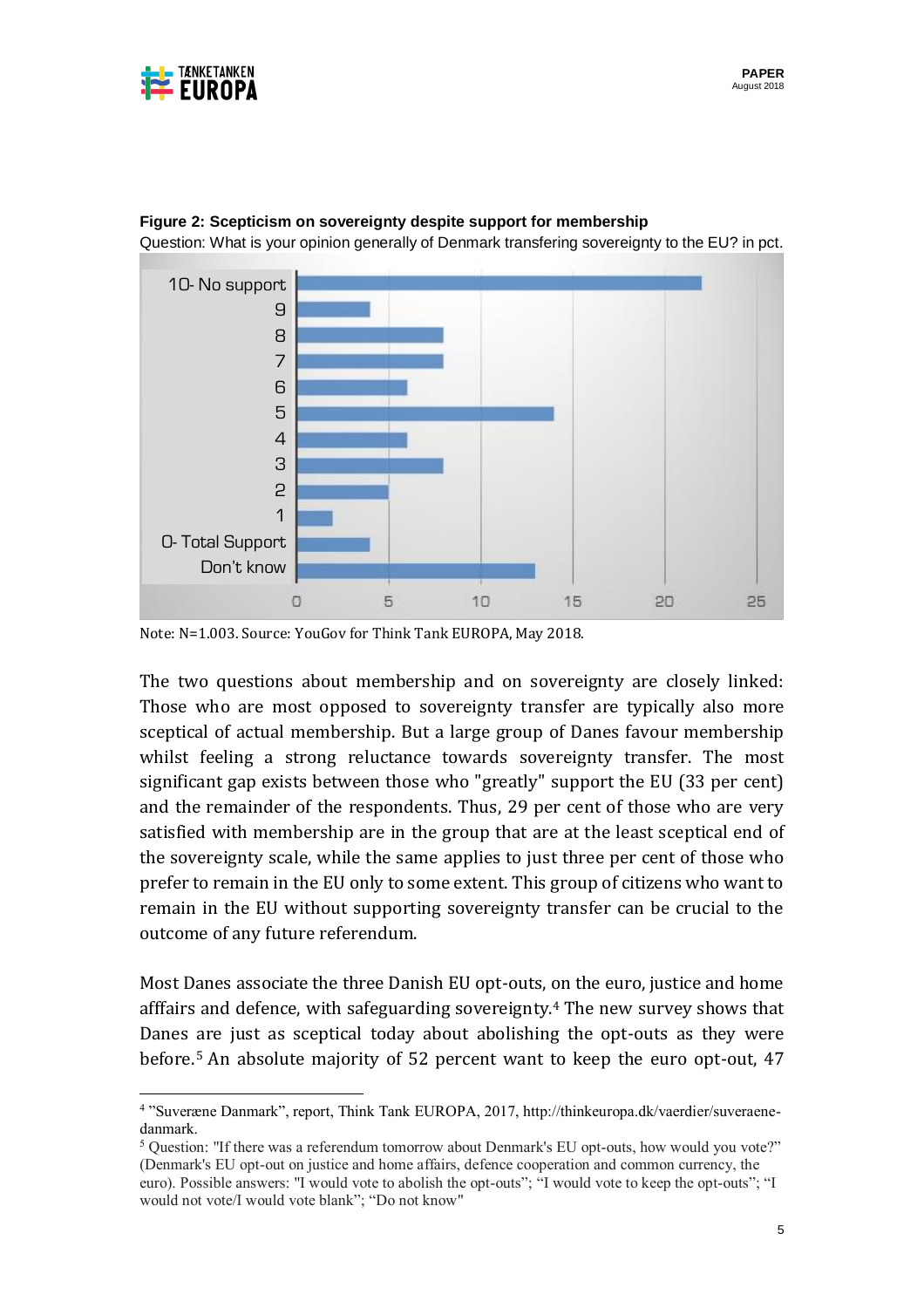



 $\overline{\phantom{a}}$ 

percent want to keep the justice and home affairs opt-out and 42 percent want to keep the defence opt-out. Just as with the sovereignty issue, the support for the opt-outs is strong among all others than those who prefer "to a great extent" to keep Denmark in the EU. This is the only group in which the majority would support the abolition of the justice and defence opt-outs, while an equal proportion of these respondents would like to abolish or keep the euro opt-out.



**Figure 3: We would prefer to keep the opt-outs**

Note: N=1.003. Source: YouGov for Think Tank EUROPA, May 2018.

The Danes are equally highly satisfied with EU membership and highly sceptical of sovereignty transfer. Overall their attitudes are consistent, in that the EU is seen as an excellent cooperation, as long as it does not interfere too much with the Danish way of doing things.

# **Links between discontentment with immigration and EU resistance**

Danes' attitudes towards the EU are generally very stable, and this distinctive "Danish approach" to the EU has existed since the early 1990s, when the Maastricht Treaty accelerated European cooperation. <sup>6</sup> However, Think Tank EUROPA's sovereignty survey from 2017 (Sovereign Denmark) shows that recent European and global crises – the financial crisis, migrant crisis, an aggressive Russia, an unpredictable American President and terrorist attacks on European soil – may affect the Danes' attitudes towards European cooperation.<sup>7</sup> If these

<sup>6</sup> For an introduction to Danish Euroscepticism, see Catharina Sørensen, Euroscepticism. PhD thesis, University of Copenhagen, 2007.

<sup>7</sup> Trump, Putin and terror make the Danes want more EU, paper, Think Tank EUROPA, 2017, http://thinkeuropa.dk/vaerdier/trump-putin-og-terror-faar-danskerne-til-oenske-mere-eu.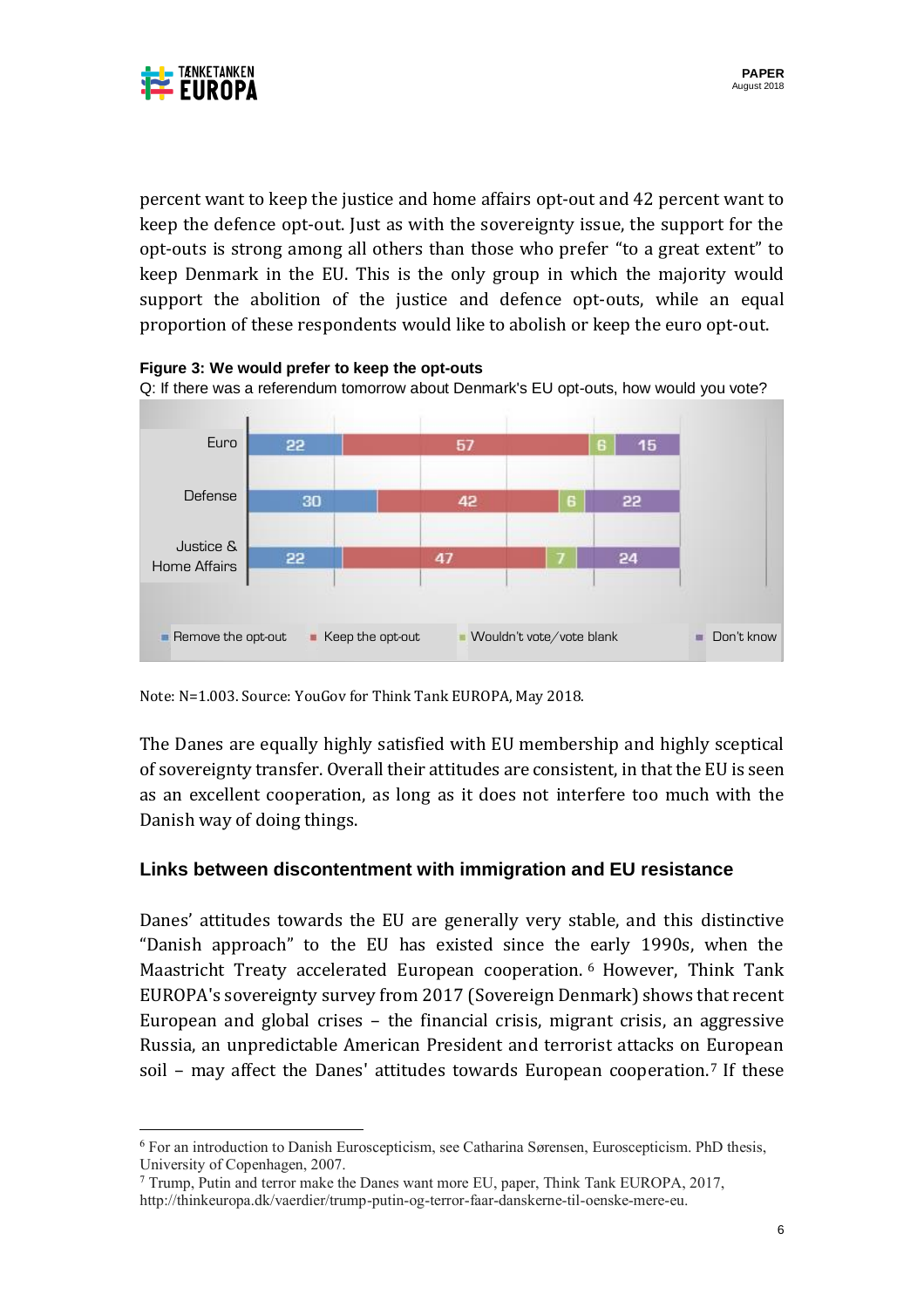

 $\overline{\phantom{a}}$ 

external threats worsen and feel even more serious, the Danes want a stronger connection with the EU.

In the survey, we also asked Danes to indicate the two greatest threats to Denmark's sovereignty.<sup>8</sup> The EU was one of eight responses. The results suggest that when sovereignty is seen in the broader context, many Danes view several other issues as presenting a far greater threat to Denmark than the EU. As such, immigration (34 pct.) and Islamic terrorism (29 pct.) are perceived as the greatest threats to sovereignty, and rank much higher than the EU (16 pct.).



**Figure 4: Immigration and terror are seen as the greatest threats to sovereignty** Question: What do you think is the biggest threat to Denmark's sovereignty today?, pct.

Note: N=1.003. Respondents could give two answers. Source: YouGov for Think Tank EUROPA, May 2018.

A closer look at the relationship between the identification of threats and attitudes toward EU membership reveals a striking finding that among those who see immigration as a threat, there is a marked proportion of respondents who want to leave the EU. An absolute majority of 54 percent of those who want to leave the EU "to a great extent" identify immigration as one of the two biggest threats, and the figure is 43 percent among those who "somewhat" want to leave the EU. By comparison, the share is 34 percent of those who "somewhat" prefer that Denmark remains in the EU and 25 percent of those who want to remain in the EU

<sup>&</sup>lt;sup>8</sup> Question: "What do you think is the biggest threat to Denmark's sovereignty today?" The respondents could choose two options from the following list: "Immigration"; "Islamic terrorism"; "An aggressive Russia"; "the EU"; "the collapse of the EU"; "Economic

Decline"; "A weakening of NATO"; "Globalisation"; "None of these"; "Do not know".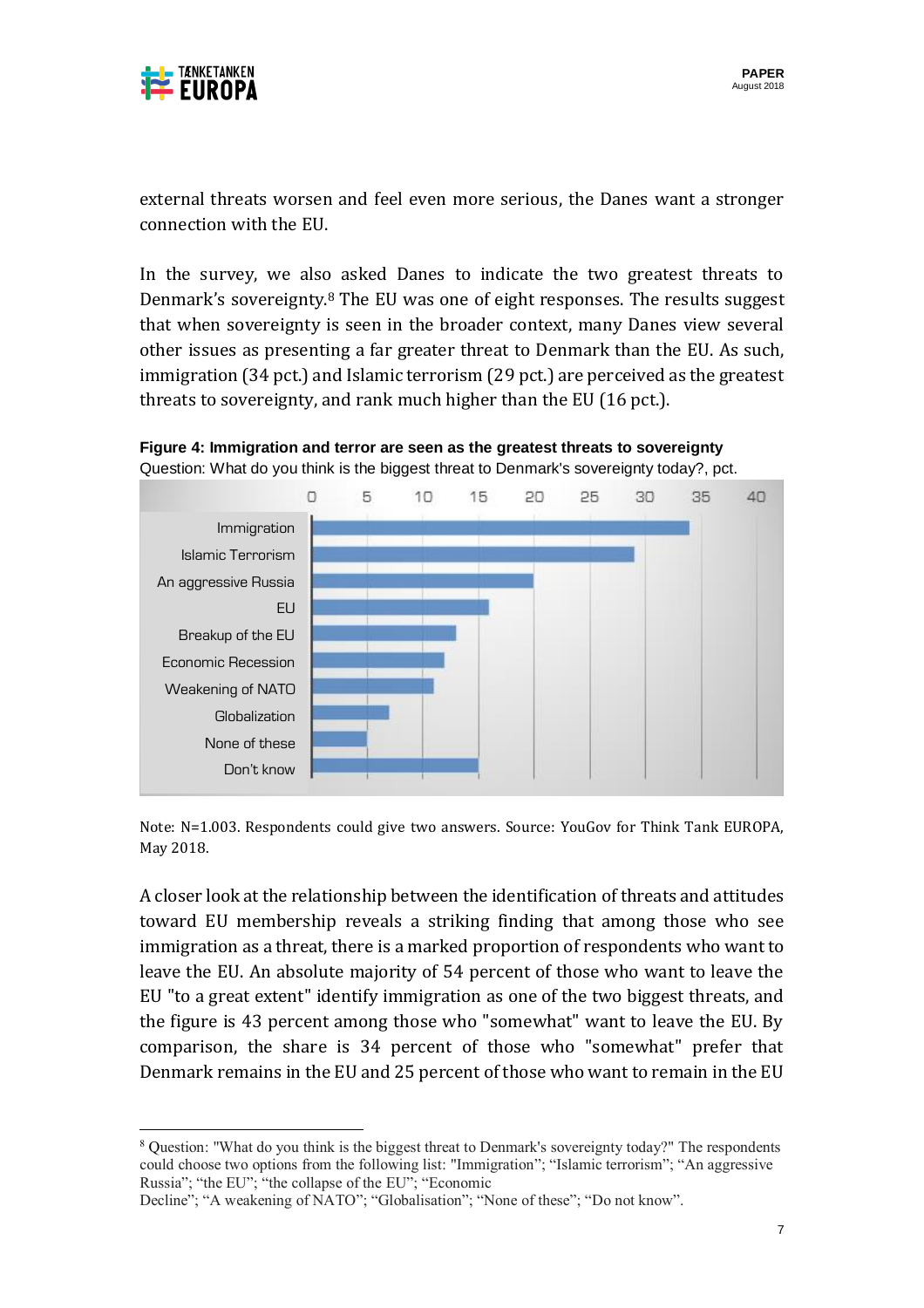

"to a great extent". This indicates that there is a connection between discontent about immigration and resistance towards EU membership.

The survey asks broadly about "immigration", so it is therefore impossible to determine whether it is immigration from third countries or immigration from other EU countries that the respondents – especially the EU sceptics – see as a threat to Danish sovereignty. In another question in the survey, we presented the respondents with the statement "that many Danes see immigration and terror as two of the world's greatest challenges". We then asked if these were challenges that Denmark would best be able to solve by acting alone or acting together with the rest of the EU. Almost two thirds of respondents (62 per cent) responded that the challenges would be best overcome by acting together with the rest of the EU. 23 percent answered that it would be best for Denmark to "act alone". There is therefore strong support for common solutions in the area of migration.

# **Who believes what?**

The survey allows us, through a variety of background questions, to determine a current, detailed and new image, at the individual level, of who believes what about EU membership, EU reservations and sovereignty in Denmark. Several of our background questions have not previously been compared with EU attitudes in Denmark.

# **Method: How we did it**

The survey is based on an opinion poll conducted by the research institute YouGov. A total of 1,003 CAWI interviews were conducted with Danes aged 18-74 years from 18-24 May 2018. The data is weighted on the demographics of gender, age, geography and political position according to an ideal from Statistics Denmark, meaning that the results should be representative of the population.

To determine who believes what about the EU, we examined four dimensions

that are typically used in political science research to determine attitudes towards the EU:

- (i) Socio-demographics (gender, age, region, education and income)
- ii) Left-Right political spectrum (voting preferences in parliamentary elections)
- iii) Globalisation (living standards and attitudes towards other cultures and ideas)
- iv) Facts vs. emotions (including attitudes towards expert opinions).

The YouGov background variables that are relevant to illustrate these dimensions are indicated in parentheses. Although there are not enough variables to draw an adequate image of all dimensions, the analysis will give a sense of their significance in the Danish EU debate.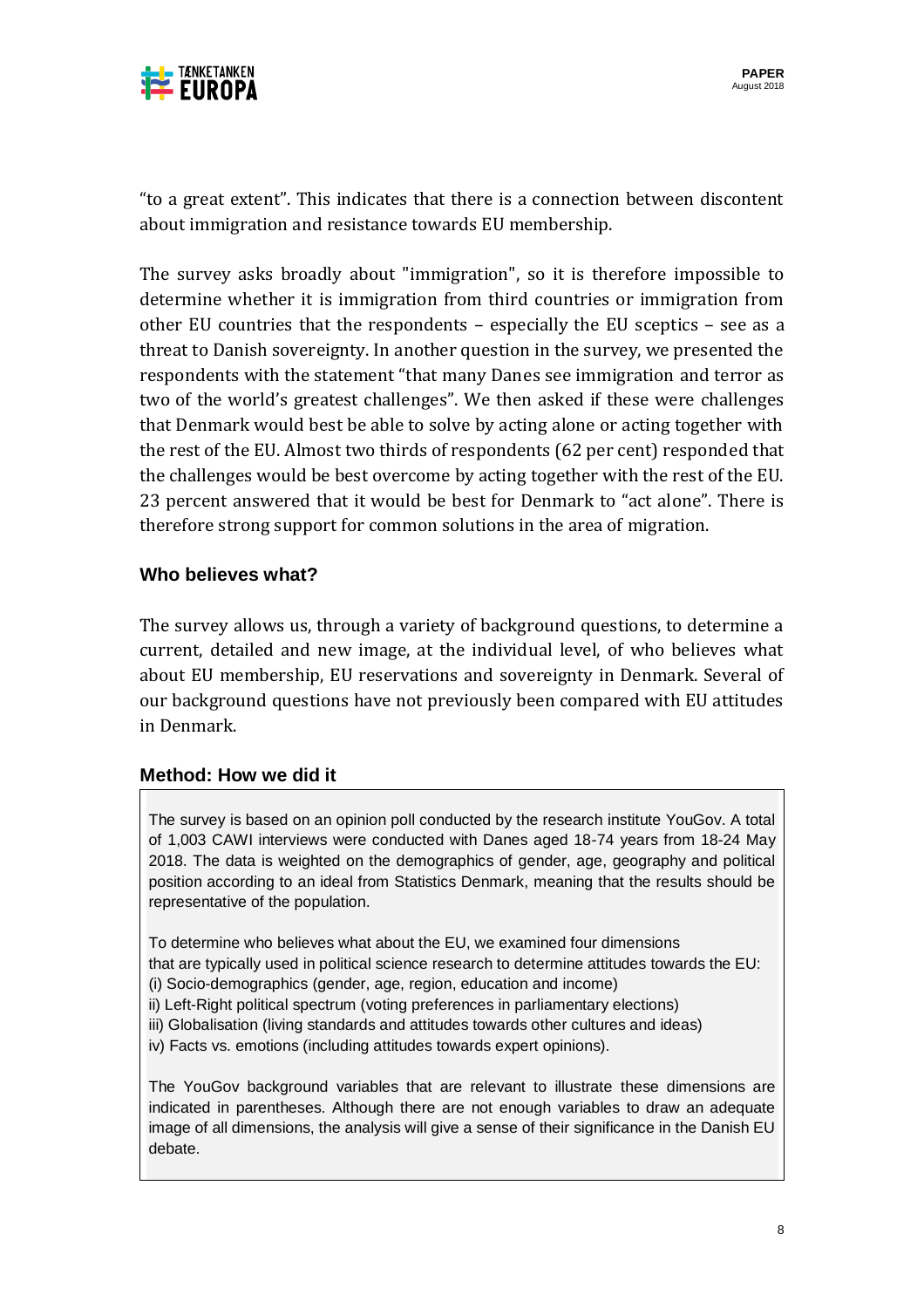

For some of the variables, the response categories gave relatively small sample sizes and hence greater statistical uncertainty. Where relevant, we have therefore placed adjacent answer categories together to maximise the sample size (e.g. answers like "completely disagree" and "partially disagree"). In order to strengthen the analysis, we have tested the explanatory power of the variables through a regression analysis (see Appendix 1).

### **Women are more ambivalent**

Whether you are male or female has no significant implication in terms of the most basic questions about EU membership. Men and women's answers reflect both the overall average of 62 percent of respondents who prefer to remain in the EU and 28 percent who would prefer to leave the EU. But when the questions are about EU opt-outs, there is an obvious and large difference between the genders in which many more women than men are in doubt. There is a striking difference of about 20 percentage points between the genders' "do not know" share. Part of the explanation may be that the opt-out debate is typically more political than the basic membership debate, as the survey also shows that women, to a significantly lower degree than men, "have an interest politics and social conditions" (to this different question in the survey, 33 percent of the female respondents answered that they are interested in politics "most of the time", whereas the same applies to 47 percent of the male respondents).



**Figure 5: Women are more ambivalent about the opt-outs** Attitudes towards the Justice and Home Affairs opt-out of women and men respectively, pct.

**Note:**  $N = 1,003$ . 5 pct. of women and 8 pct. of men replied that they would not vote or vote blank. Source: YouGov for Think Tank EUROPA, May 2018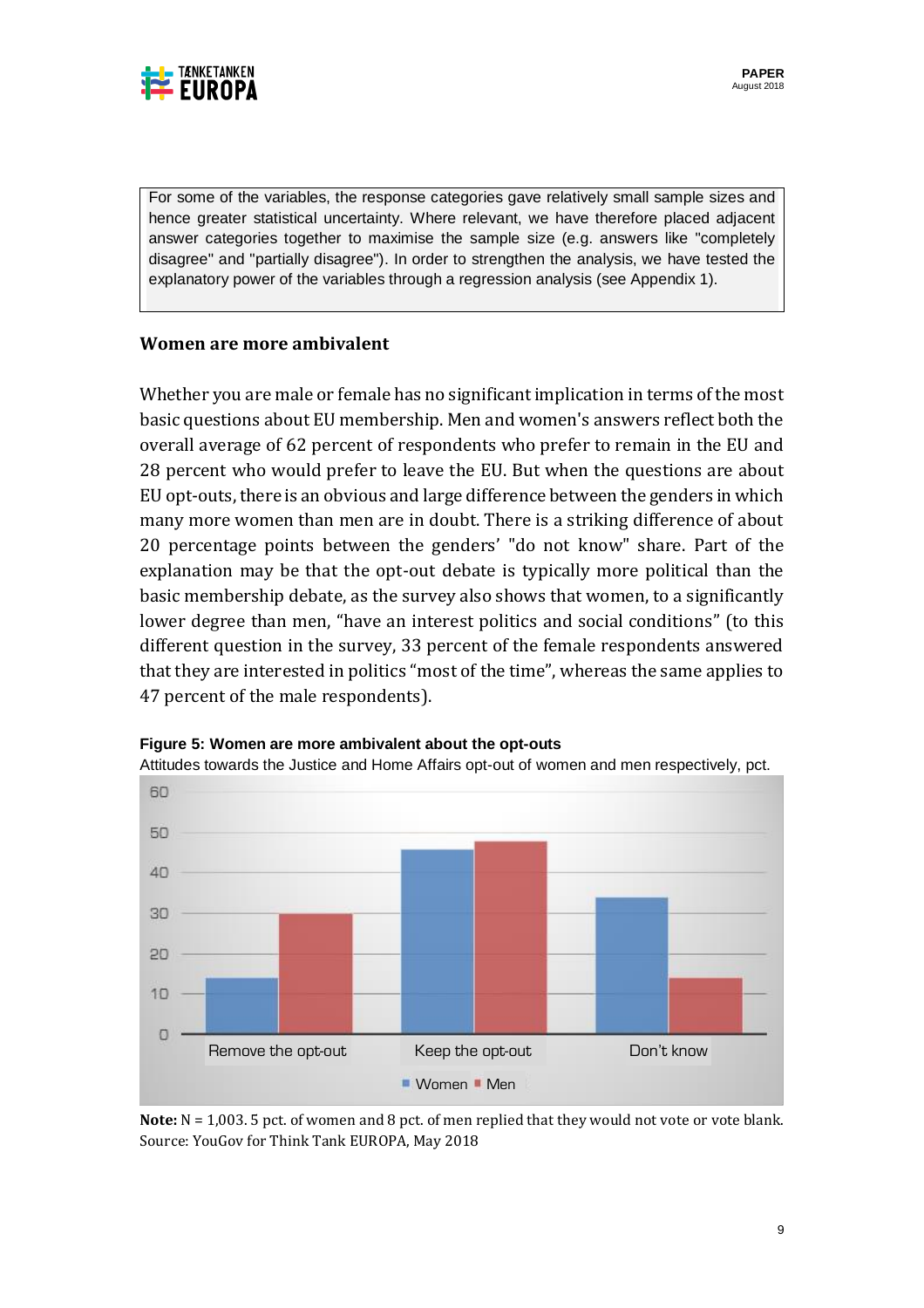

What is interesting regarding EU attitudes is that women's ambivalence apparently only detracts from their support for **abolishing** the opt-outs; support for **keeping** the opt-outs is comparable across genders. Thus, just 14 percent of women would abolish the justice opt-out, as opposed to 30 percent of men. 46 percent of women and 48 percent of men want to keep it. Similar differences apply to the defence and euro opt-outs.

Regarding the issue of sovereignty transfer, there are also major differences between the genders' absolute answers. However, the men give significantly stronger answers when it comes to both their support and their opposition to sovereignty transfer (41 percent of men and 27 percent of women choose the three most sceptical answers on the scale from 0-10, whereas 14 percent of men and 9 percent of women choose one of the three least sceptical answers). The consistently higher share of "do not know" answers among women can be found equally at both ends of the scale, and there is no statistically significant difference between men's and women's scepticism towards sovereignty transfers.

Nevertheless, there are major substantive differences between what Danish men and women perceive as the greatest threats to the sovereignty of Denmark. Although women, here too, are a significant majority amongst the ambivalent (20 percent answer "do not know" as opposed to 9 percent of the men), there are significant differences between the genders on three of the possible answers, namely immigration, Islamist terrorism and the EU. Women occupy significantly more space in the group who see terror as a threat (25 percent of men as opposed to 32 percent of women), while the greatest proportion of men is found among those who answer "immigration" (40 percent of men as opposed to 28 percent of women) and the EU (21 percent of men versus 11 percent of women).

# **Young people are less worried about sovereignty**

Age is often seen as one of the most significant variables when attitudes towards the EU are analyed from a socio-demographic perspective. But the results are often ambiguous. At the Brexit referendum in the UK in 2016, the 18-24 year old age group was the least inclined to support leaving the EU. At the 2015 referendum on the JHA opt-out in Denmark, on the other hand, the youngest voters voted no, much more than voters over 60 (57% vs. 40%) according to an exit poll made by Gallup for Berlingske.<sup>9</sup>

 $\overline{\phantom{a}}$ 

<sup>&</sup>lt;sup>9</sup> Gallup poll: The reasons we voted no, Berlingske, 5 December 2015, https://www.b.dk/politiko/gallupmaaling-derfor-stemte-vi-nej.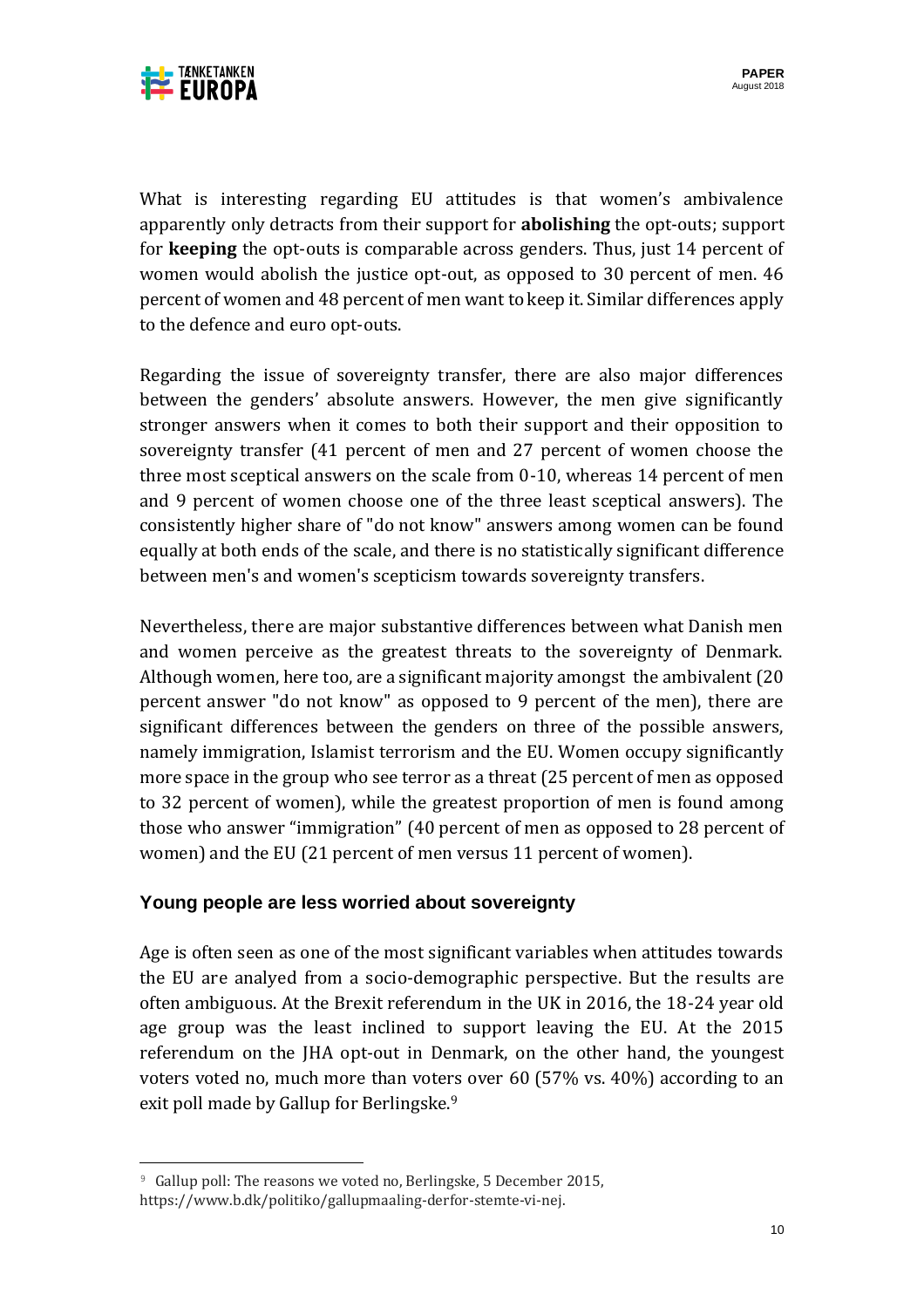

The younger respondents answered "do not know" in the survey much more than older citizens, which contributes to the overall picture of younger Danes' attitudes towards the EU. The "do not know" proportion decreases in particular from the age group starting with the 40-year-olds. Thus, more than twice as many respondents aged between 18 and 39 years answered "do not know" about the EU membership (15%) than the 40+ year-olds (7%). For the three opt-ous, there is an average of 32 percent of uncertain respondents among the youngest group, as opposed to 12 percent of the 40+ year-olds. In comparison with the two sovereignty questions, their answers of "do not know" are 26 percent versus 7 percent when it comes to sovereignty transfer and 26 percent versus 9 percent when identifying the greatest threats to Denmark's sovereignty. Young people are therefore, in general, more ambivalent about their political positions than older Danes. Like the women, part of the explanation may be that the 18 to 39-year-olds also express significantly less interest in politics and social topics than older citizens. Just 23 percent of young voters indicate they are "interested most of the time", compared with 52 percent of citizens over 40 years.

Nevertheless, there are a number of interesting differences between young peoples' and older peoples' EU attitudes, which cannot be explained by the significant "do not know" discrepancy. Support for EU membership is highest among the youngest respondents: 65 percent would prefer Denmark to remain in the EU, and the national average is 62 percent. Among the young people who do have an articulated opinion about membership, there is thus a very clear predominance of EU supporters.

As is the case with gender, there is no correlation between having strong support for EU membership and EU attitudes in other areas. The survey shows – in line with the referendum result in 2015 – that the youngest respondents are at least as reluctant to abolish EU opt-outs as the rest of the population. On the other hand, they are not equally opposed to sovereignty transfer.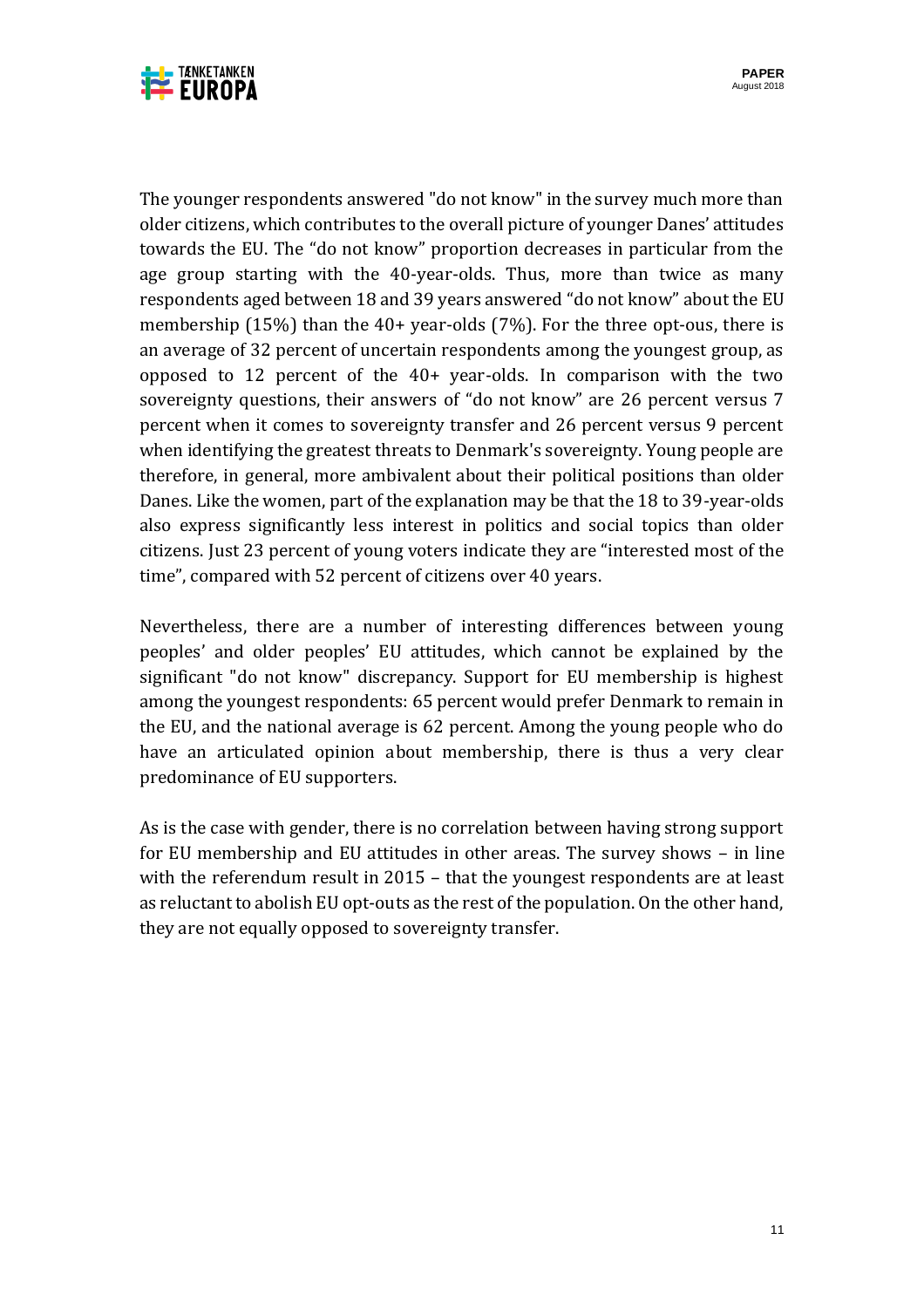



#### **Figure 6: Lower scepticism to sovereignty transfers among younger voters**

The answers to the three questions discussed above are converted to an index from 0 to 1, where 1 indicates full EU support. Regarding the opt-outs the graph shows the total index of support to abolish them.

**Note:** N = 1,003. "non-response" is taken out. **Source**: YouGov for Think Tank EUROPA, May 2018.

With regards to the EU opt-outs, the younger respondents' higher share of "do not know" answers is roughly even on both the "yes side" and "no side". They are, in summary, less likely than other citizens to want to abolish the opt-outs and less likely to want to retain them. In connection with the referendum on the JHA optout, the high proportion of "no" responses among young people could therefore be due to the fact that the no campaign was best at persuading the ones in doubt.

Regarding the survey's two questions about sovereignty, the younger respondents are, however, much less likely than the older respondents to place themselves in the extreme category of "strong oppositon against sovereignty transfer" – that is, position "10" on the scale. It is the most popular category overall, with 22 percent choosing it. The proportion is 34 percent among the 60 to 74-year-olds but is down to 13 percent among the 18 to 29-year-olds. In addition, the youngest respondents indicate to a significantly lower degree than the oldest respondents that immigration, Islamic terrorism, the EU and a weakening of NATO are the biggest threats to Denmark's sovereignty.

# **Residents of Copenhagen and central Jutland are less sceptical**

Where the respondents live in Denmark does not appear to have a great effect on their EU attitudes. The most significant fluctuation is regarding membership, where residents in the region of southern Denmark (35 percent) and northern Jutland (33 percent) are more critical of the EU than residents of Copenhagen (25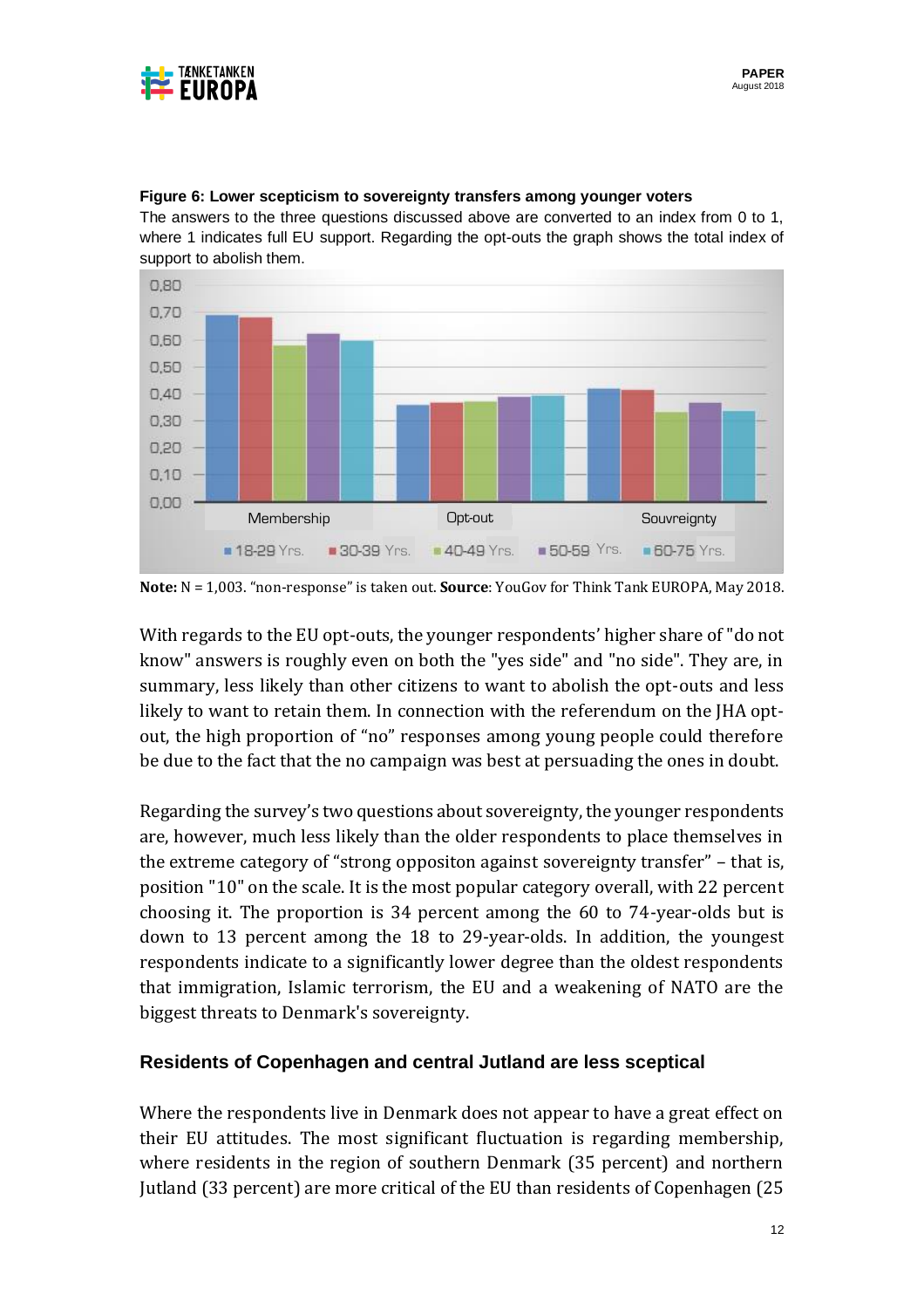



l

percent). Residents of central Jutland are, by comparison, in absolute terms, even less critical than those of Copenhagen when it comes to the membership (21 percent). The survey includes no data specific to Aarhus and Copenhagen, but the result could indicate an urban phenomenon in which there is most support for EU membership in the largest cities. The residents of central Jutland, however, like the rest of the country, oppose abolishing the Danish EU opt-outs and transfering sovereignty.

# **The highly educated are the most positive**

Highly educated voters are consistently stronger EU advocates than other education categories. <sup>10</sup> This applies to membership, opt-outs and sovereignty. Education is the only of the nine background variables we investigate in this report that gives a significant explanation to all three issues. Regarding attitudes towards membership, 77 percent of the highly educated are for remaining in the EU, compared to 62 percent of the national average. Regarding the defence optout, this is the only education category where the majority is in favour of abolition (45 percent want to do away with it, while 33 percent want to keep the opt-out). In regards to the justice and home affairs opt-out, the margin between yes and no is far closer among the highly educated (6 percentage points) than for the rest of the population (25 percentage points), although there is also a majority against abolition. The euro opt-out is where the attitudes of the highest educated are closest to the national average, with 27 percent in favour of abolishing this optout and 51 percent against (the national average is 22 percent and 57 percent respectively).

The most significant difference in terms of education and its affect on attitudes towards sovereignty transfer is that the most educated were significantly less likely to select the three most sceptical positions, with 22 percent answering at this end of the scale, as opposed to the national average of 34 percent and the 45 percent representing the less educated.

The greater proportion of EU-positive attitudes among highly educated people also applies to the question about sovereignty threats, where the only answer that significantly separates the highly educated from the national average is "EU

<sup>&</sup>lt;sup>10</sup> A distinction is made in the YouGov education variable between basic education, secondary education, technical education, short education, mid education, long education and research. In this analysis, we have added the 12 individuals with "research" together with the 158 individuals with "long education".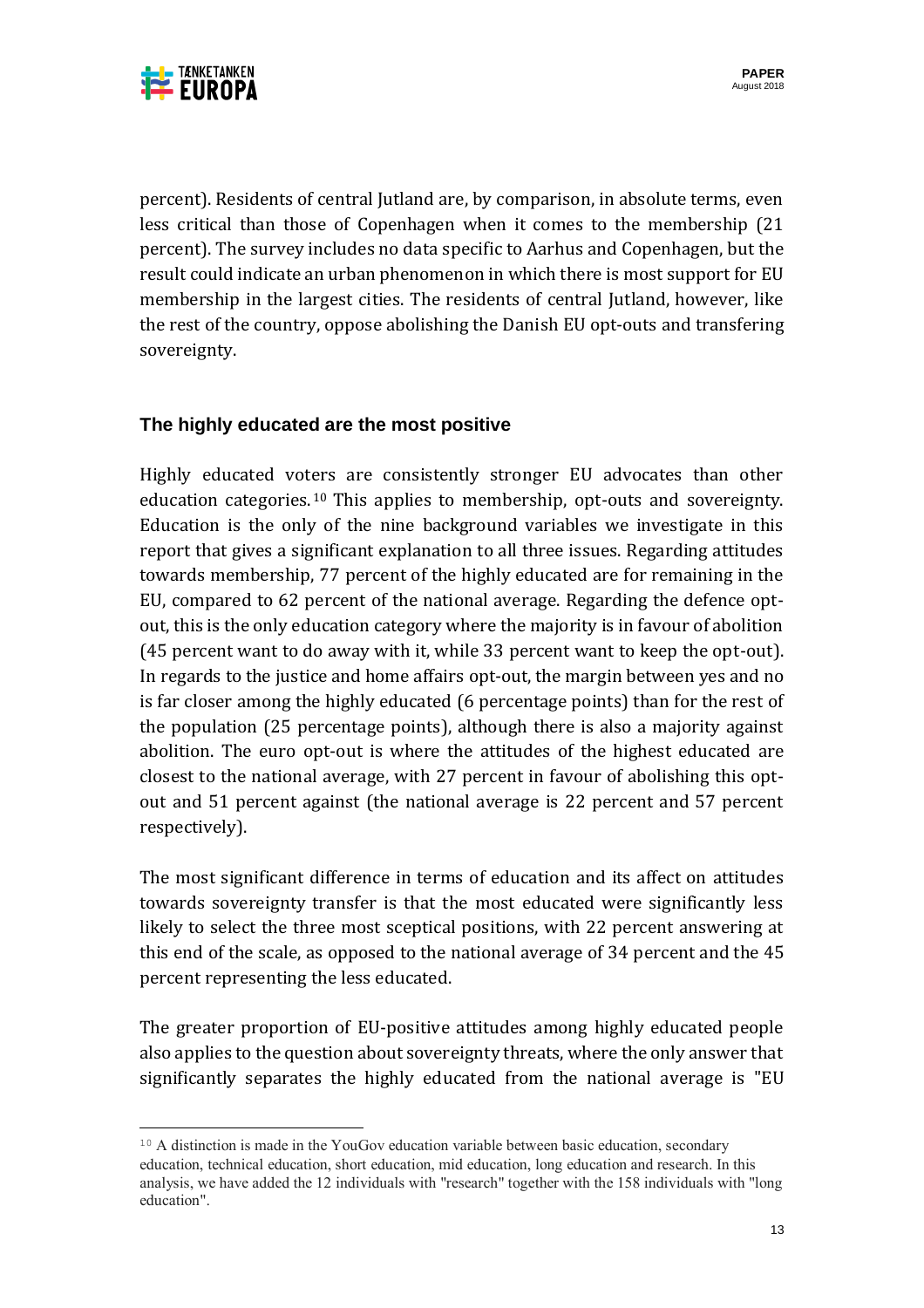

dissolution". It is indicated as one of the two greatest threats by 20 percent of the highly skilled against 13 percent overall. Those with shorter educations were significantly less likely to choose this category than the national average (but, in turn, significantly overrepresented among those who are concerned about immigration: 45 percent versus 34 percent on average).





EU-attitudes by level of education. The answers are converted to an index from 0 to 1, where 1 represents full EU support. Regarding the opt-outs the graph shows an overall index for the support to abolish the three opt-outs

**Note:** N = 1,003. "Do not know" responses are taken out. **Source**: YouGov for Think Tank EUROPA, May 2018.

#### **Income not decisive**

According to the survey, income<sup>11</sup> cannot explain EU attitudes in Denmark. There is nothing that indicates that support for the EU is particularly strong among financially prosperous Danes. There is a tendency that support for abolishing the justice and defence opt-outs is greater among high wage-earners in the population, but only until the household income reaches DKK 900,000 or above. In absolute terms, those who earn the most are the strongest advocates of retaining the justice opt-out (63 percent; the national average is 47 percent).

 $\overline{\phantom{a}}$ <sup>11</sup> YouGov's background variable "Household Income" is divided into 11 categories that range from a household income of less than DKK 100,000 to over DKK 1 million (plus those who do not want to provide income (18 per cent) and those who do not know (14 per cent)). With a total sample size of 1,003 respondents, this means that the individual response categories contain relatively few people, which increases uncertainty.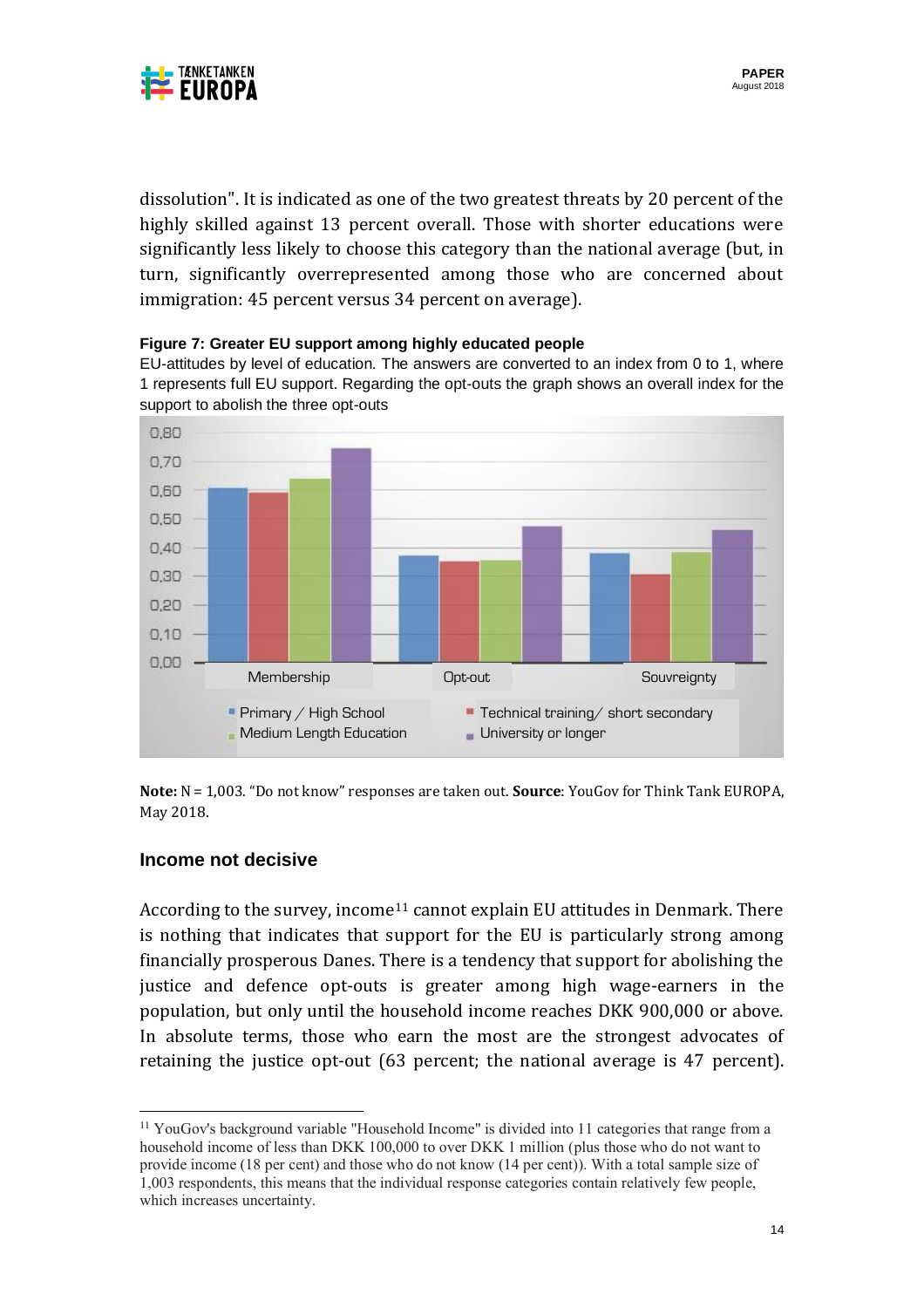

There are also no clear connections between income and attitudes to the two sovereignty questions, apart from a tendency among those with a household income of DKK 800,000 and above to be slightly more likely to identify the EU as a threat to the sovereignty of Denmark than the other income categories.

# **Only a majority of "exit" preferences amongst DPP voters**

The relationship between the political right-left axis and EU attitudes has been studied for years<sup>12</sup>. Our current measurement confirms that there are strong links between party choice and Danish attitudes towards EU issues. Across the red and blue blocks, the Liberals, the Socialist People's Party, the Social Liberals, the Liberal Alliance and the Alternative party attract the respondents, who are the biggest advocates of Danish EU membership: More than 75 percent of those who say they would vote for one of these parties if there were parliamentary elections today, also want to remain in the EU. Among the Social Democrats' and the Conservatives' supporters, the share of respondents who want to remain in the EU is also higher than the national average. Supporters of the far left Unity List are just below the average, but still with an absolute majority of 58 percent in favour of remaining in the EU. 40 percent of DPP voters want to remain in the EU.

If one maintains that "bloc politics" offer a meaningful division of the Danish political landscape, and accordingly compares the answers given by red and blue bloc voters respecively, EU support is significantly greater on the left. 40 percent of voters in the red bloc state that is highly desirable for Denmark to remain in the EU, while the number in blue bloc is 32 percent. This is due to the large proportion of Danish People's Party voters who want Denmark to leave the EU, whereas the voters of the Unity List are far less EU-critical despite the party's official EUrejectionist stance.

# **Dissatisfaction with living standards causes euroscepticism**

The survey includes a number of questions that can help identify the respondents' broader societal attitudes. We have in the following analysis drawn on two variables to determine how prepared Danes are for globalisation. Social scientists claim that globalisation in recent decades has created a new attitude dimension that differs from the classic understanding of a political right- and left-wing. <sup>13</sup>

http://thinkeuropa.dk/vaerdier/danskernes-eu-modstand-falder

 $\overline{\phantom{a}}$ 

<sup>&</sup>lt;sup>12</sup> For a more recent review of the importance of the right-wing axis on Danish EU attitudes, see: The Danes' EU resistance falls, note, Think Tank EUROPA, 2017,

<sup>&</sup>lt;sup>13</sup> Globalization and the Transformation of the National Political Space: Six European Countries Compared, Kriesi, Hanspeter et al., European Journal of Political Research 45 (6): 921–56, 2006.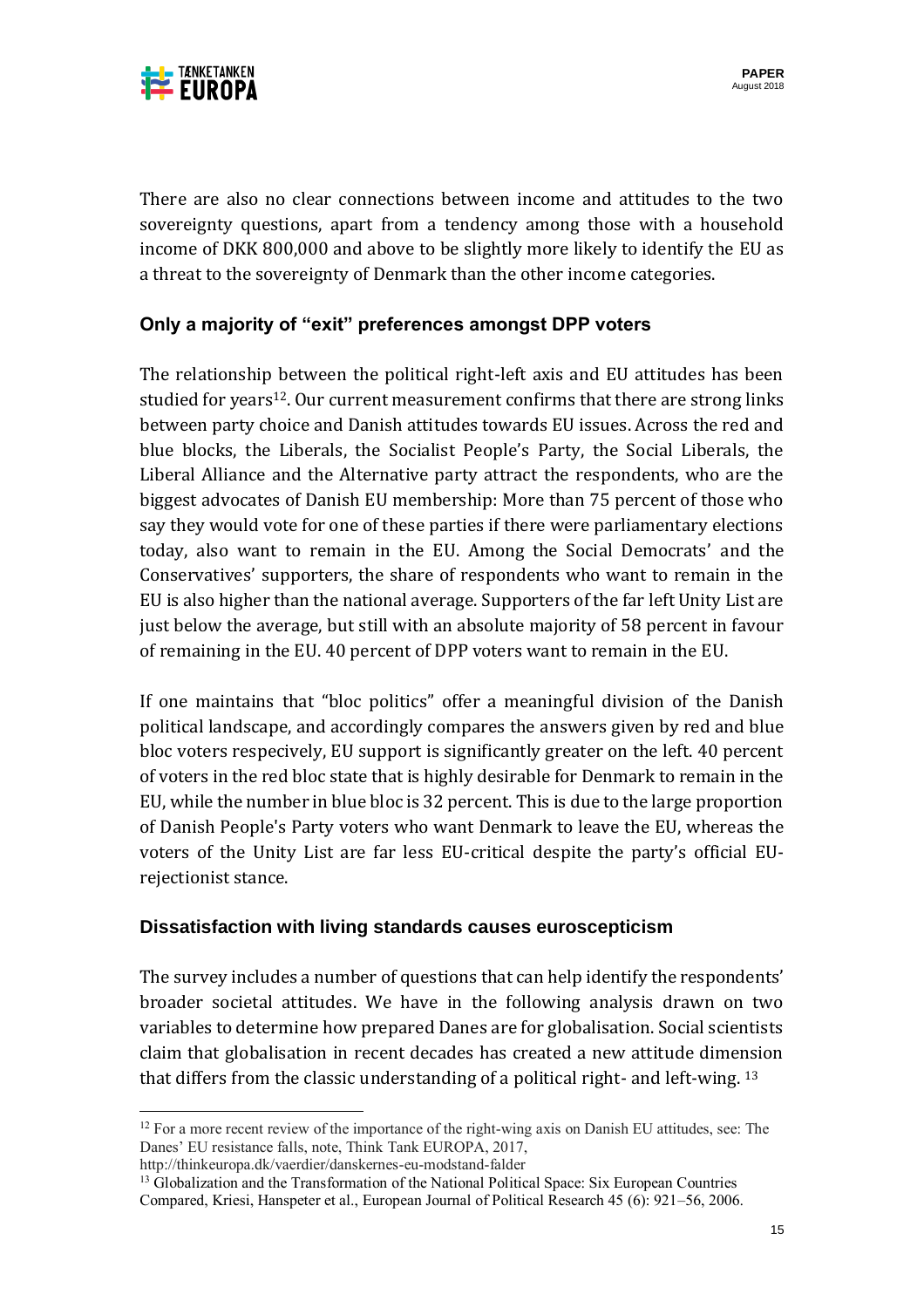

This new dimension is about reactions to globalisation, for example of perceptions of whether one wins or loses with globalisation as well as attitudes towards the new and unknown. Background variables on people's perceptions of their own standards of living can say something about their satisfaction with the current conditions, while the question of attitudes towards other cultures and ideas can say something about people's openness to others' identities. The survey confirms that Danes in 2018 were very satisfied with their standard of living. Presented with the statement "I'm happy with my standard of living", 33 percent said that they "totally agree" and 36 percent said that they "somewhat agree", as opposed to just 10 percent who responded "somewhat disagree" and 4 percent who responded "totally disagree" (15 percent responded "neither agree nor disagree" whereas 2 percent responded "do not know"). The question here is whether there is the correlation between perceptions of living standards and attitudes towards the EU.

The survey shows that there is a significant linear correlation between satisfaction with the standard of living and attitudes towards EU membership. If you are unhappy with your standard of living, you are likely to be more inclined to be against the EU. If you look at the difference between "disagree" and "agree", 38 percent of the "disagree" group want to leave the EU, compared to 26 percent of the "agree" group.

Perceptions of living standards has no significant impact on attitudes towards EU opt-outs, which is again the category that unites the Danes across communities.

With regard to sovereignty transfer, those who are dissatisfied with their own living standards tend to be stronger opponents than those who are satisfied (45 percent versus 32 percent). With regard to the perception of threats to Denmark's sovereignty, this group differs only by being a little more likely to see the EU as a threat (26 percent) than the "satisfied" group (15 percent).

# **Cultural openness means less euroscepticism**

 $\overline{\phantom{a}}$ 

54 percent of Danes agree that they like to "surround themselves with a wide range of other cultures and ideas", whereas 16 percent disagree and 27 percent neither agree nor disagree. A data analysis shows a correlation between this response and EU attitudes. Among those who respond that they "do not like to surround themselves with a wide range of other cultures", attitudes towards EU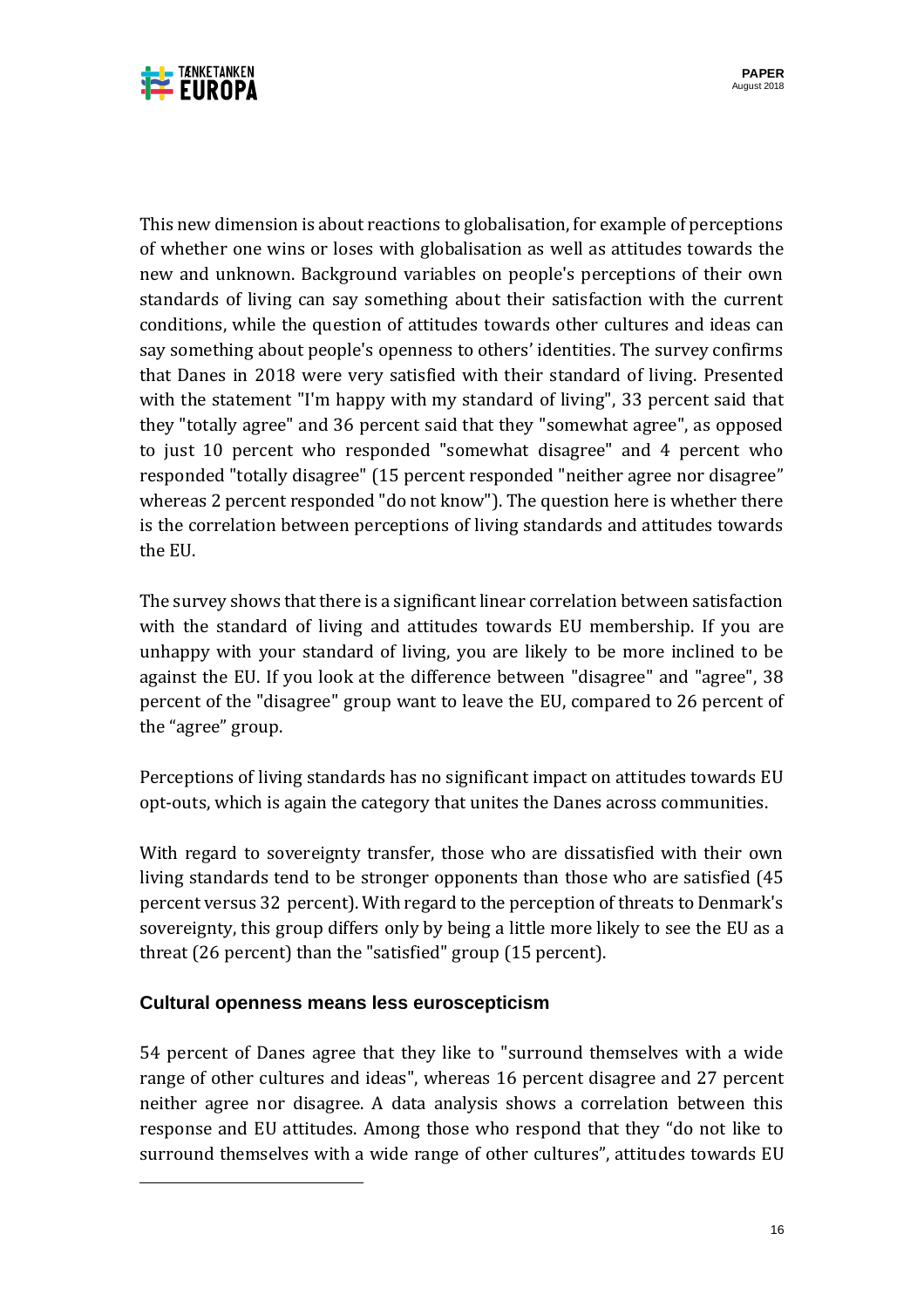

membership are significantly more critical than among those who agree: 35 percent versus 24 percent want to leave the EU, and 52 percent versus 69 percent want to remain.

Those who conversely declare themselves most in agreement that they like to associate with other cultures and ideas, want significantly more than others to abolish the justice opt-out (31 percent), and these respondents also express the least scepticism towards sovereignty transfer (19 percent place their answers amongst the three responses indicating the least scepticism). They are also overrepresented among those who see the EU's dissolution as one of the biggest threats to Denmark's sovereignty (21 per cent).

# **Facts and feelings in the EU debate**

In the Danish EU debate, the "yes side" is frequently charicatured as appealing only to facts and figures and the "no side" as expressing themselves mainly through feelings. <sup>14</sup> In this light, it is interesting to look in more detail at the respondents' opinions on "expert statements". This background question in the survey concerns consumer behaviour – but there are significant implications for EU attitudes too.<sup>15</sup>

The Danes are generally divided on the question of how much weight should be given to expert opinions. 31 percent disagree with the statement "I value expert opinions" while 30 percent agree. Most – 35 percent – "Neither agree nor disagree", and only 4 percent "Do not know". The outermost categories attracted the fewest respondents: Only 4 percent of respondents chose "Completely agree", and 12 percent chose "Completely disagree". Overall, this indicates that the Danes tend to be critical of expert opinions.

With regards to EU attitudes it is interesting that the "Completely disagree" group differs notably from the rest of the respondents in criticising EU membership. Among those who do not listen to experts, there is almost dead heat between supporters and opponents of staying in the EU (45 percent versus 48 percent)

With regards to the opt-outs there is no significant correlation between attitudes to expert statements and attitudes to the defence and euro opt-outs. However,

 $\overline{\phantom{a}}$ <sup>14</sup> This issue is described in more detail in the Think Tank EUROPA's report. Sovereign Denmark, from 2017, see: http://thinkeuropa.dk/vaerdier/suveraene-danmark.

<sup>&</sup>lt;sup>15</sup> The wording of the variable is: "I consider expert opinions when I have to choose products." Source: YouGov.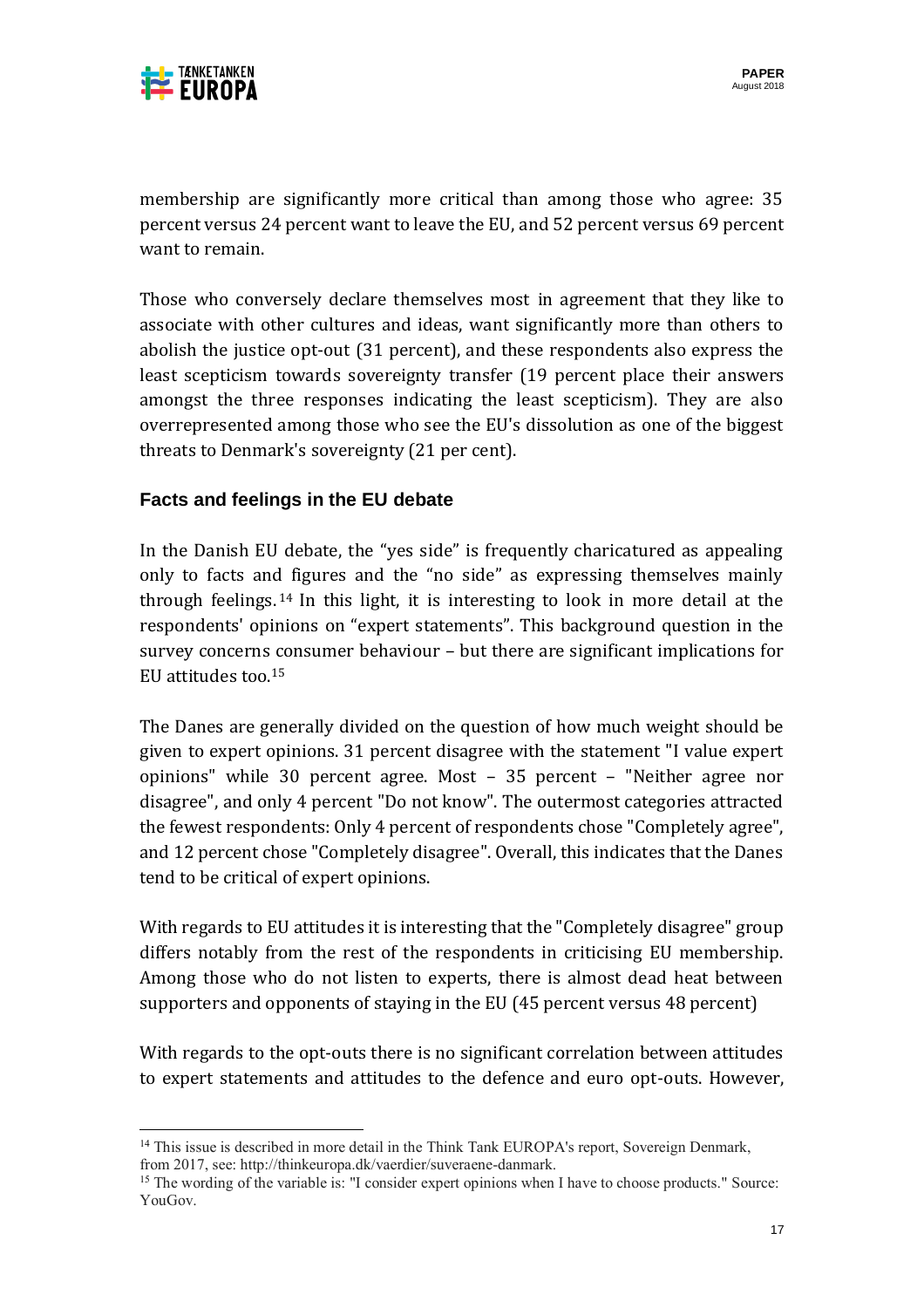

with regards to the justice opt-out, which was the subject of the recent referendum, there is an interesting variation. Among those who do not appreciate expert opinions, 17 percent want to abolish the opt-out and 55 percent wish to keep it. The number for those who "appreciate expert opinions", is 30 percent for abolishing the opt-out and 44 percent for keeping it. Therefore, many of those who want to keep the opt-out may not be open to expert input during referendum- or information campaigns.

Issues of sovereignty transfer also divide the two groups: 39 percent of those who do not appreciate expert opinions are strong opponents, while the number is 29 percent among those who appreciate the statements. There are no significant differences regarding perception of threats to Danish sovereignty.

# **Opt-outs have special status**

This study has been aimed at contributing to the understanding of "who believes what about the EU" in Denmark. The results point to a number of challenges in relation to the new debate on the Danish EU opt-outs that Prime Minister Lars Løkke Rasmussen alluded to in his Europe Day speech at Think Tank EUROPA on 9 May.

The survey confirms that a large majority of the population is against abolishing the opt-outs, and this is strikingly representative across community groups. It is much more difficult to profile a citizen based on attitudes towards the opt-outs than on the basis of attitudes towards membership and sovereignty. This could indicate that the opt-outs have a special status among the Danes that cuts across traditional boundaries.

The analysis emphasises that the "EU" is far from being considered a unique entity among the Danes. Membership, opt-outs and sovereignty issues are separate matters that many people assess individually. Overall, a large group of Danes is in favour of EU membership, but they also share a strong aversion to sovereignty transfers. It is likely that this group will be a crucial factor in any future referendums on the EU opt-outs, as the latter are seen to protect sovereignty.

An additional challenge for the debate on the opt-outs is that questions on immigration, which concern many Danes, have an impact on the Danes' EU attitudes and currently seem to contribute to greater scepticism. But although many Danes apparently do not perceive the EU as a helping hand in the area of